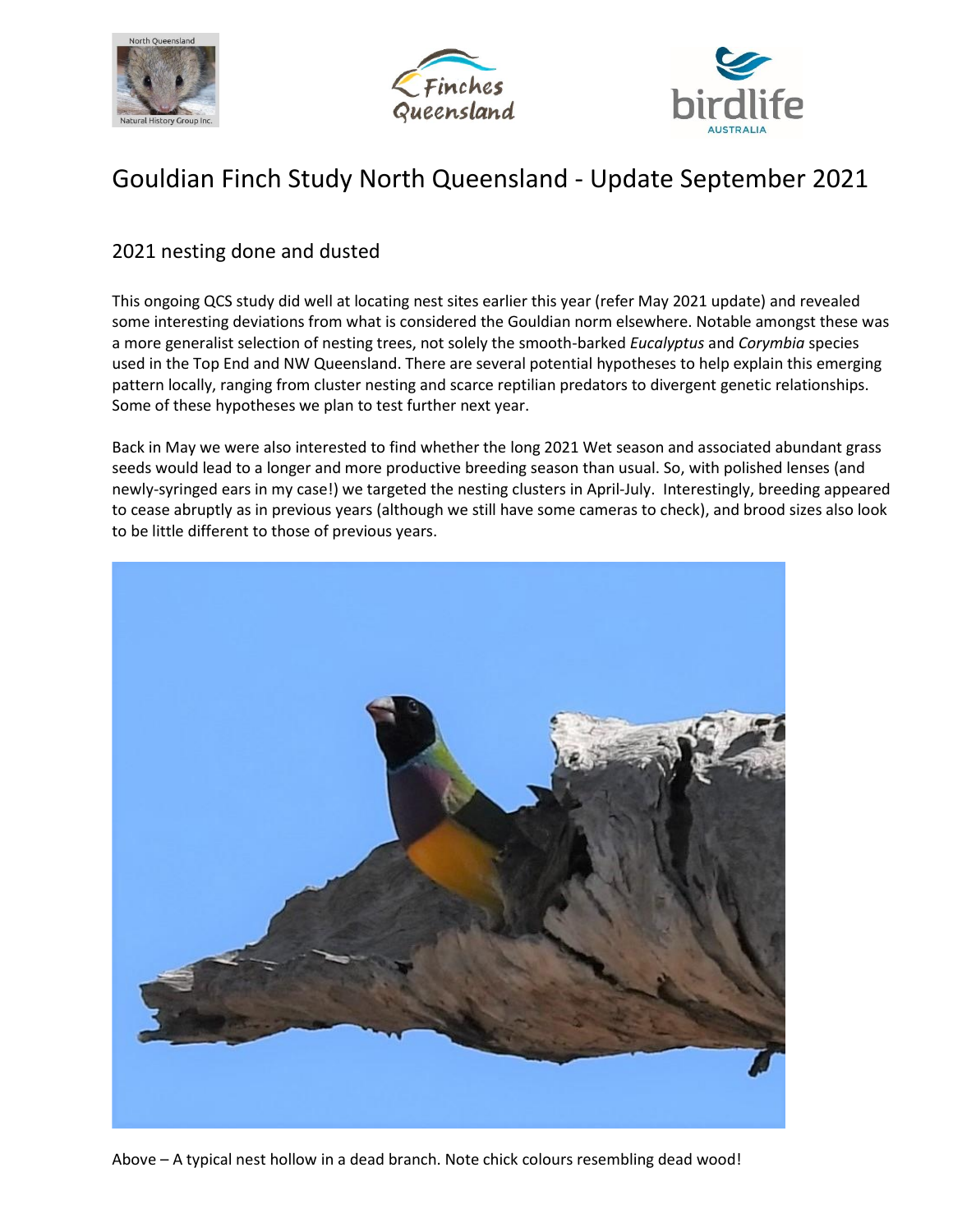## Some recently completed surveys

We managed to survey parts of three "new" properties in the Mitchell and Gilbert catchments, all three of which have had past or recent reports of Gouldians. Only one of the three properties produced a Gouldian sighting, and we got no evidence that they supported breeding numbers.



Adult and juveniles, June 2021.

Bill, Ed, Grahame and I also revisited a known Gouldian site in the Gilbert catchment and, encouragingly, found 50+ birds with minimal effort, indicating not much had changed since our previous visit last year. This included a golden-headed individual which Ed captured on video and subsequently discovered later when running through his videos. (Videos are often more useful than photos at Gouldian concentrations as they capture birds at various lighting angles, reducing the chances of interpretive error).

## Awareness raising support from Gulf Savannah NRM



## Data analyses

Recently I've been tidying up some of the data for analysis and scoping a few papers (OK, some of it mainly thinking and talking about it with others including Brittany Hayward-Brown who recently completed her thesis at CDU). Priorities include diet (our birds again deviate from the Top End norm), species associations (ditto), nesting, feral cat vs dingo activity patterns and changes in habitat use with fire etc. This will enable us to slot in any new data we get next year, e.g., more on nesting. If you are interested in helping with this less dynamic side of the study, please feel free to get in touch. There is also some camera trap footage to analyse and thanks to those of you who have assisted already.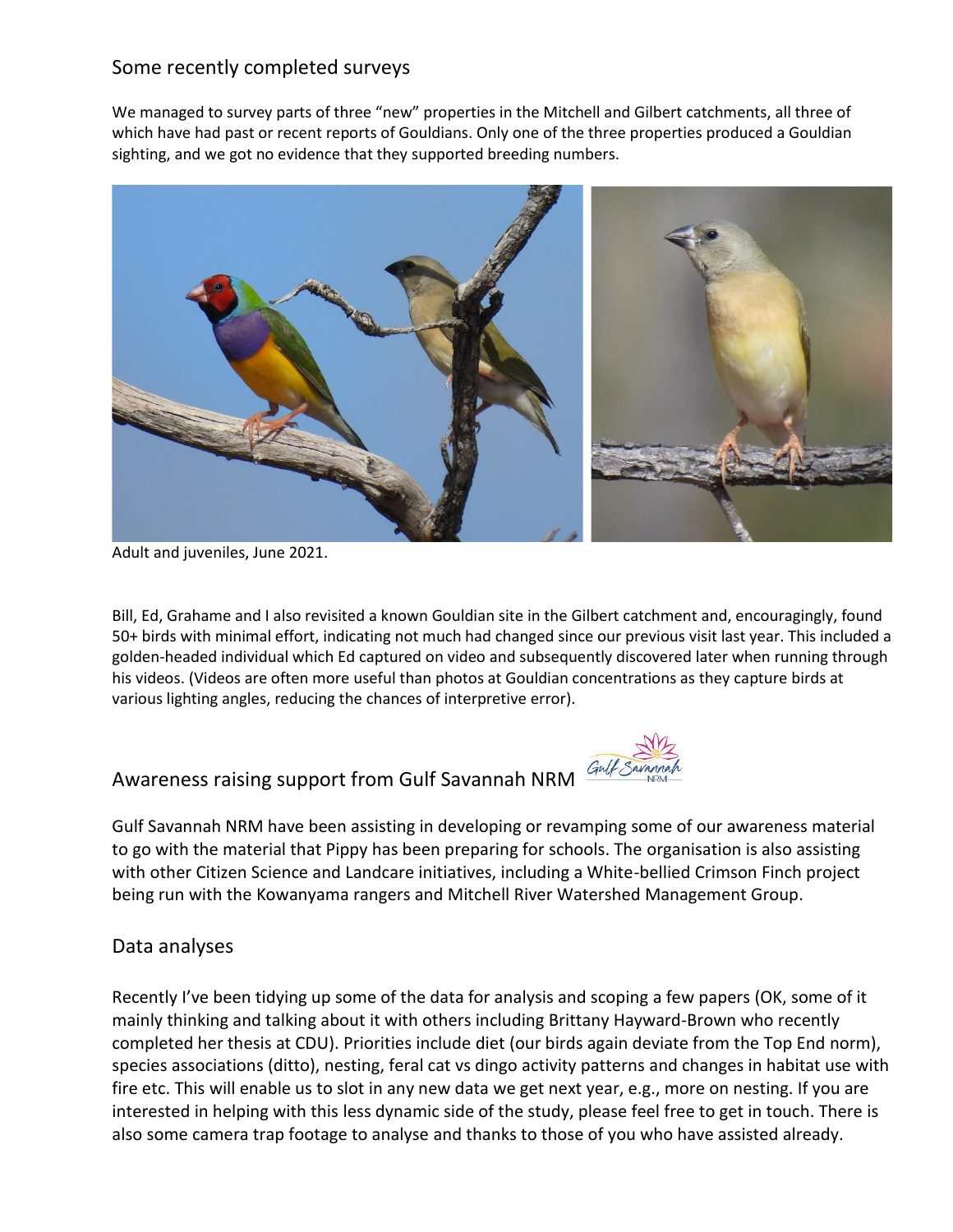#### Focus on our surveyors – Pippy Cannon

Pippy was born in the central west of NSW on a grazing and farming property. She was educated at boarding school in Sydney and then Sydney University. Her forays into Birding began with her Father. Each year he would take the three children outside every evening to look for the Dollarbirds returning in Spring and migrating north in the autumn. "We loved their silver dollars and welcomed them eagerly. He found and showed us many nesting birds and taught us to respect the avians".

"Brolgas roamed the plains where our property is, decreasing in numbers with each new generation of the family. Interestingly the numbers of Black Swans and Crested Pigeons have increased. "I well remember when Dad was away for a few days my wayward brother shooting a Wedge-tailed Eagle and pinning it onto the tennis court fence as a trophy. Usual excuse, stealing lambs. In his defence he was only about ten at the time. However, he received a massive hiding for this misdemeanour when Dad returned. We all learnt to shoot and to drive from an early age as well as ride horses".

"All Easter holidays were spent in the sheepyards helping with the footrot etc. On more than one occasion I scraped myself with the Scabby mouth vaccine and ended up with Scabby mouth. Most attractive! My worst memory is of an Aunt being mauled and kicked half to death by a stallion".

"I found it time to retire from the paid workforce when work began to interfere with my values and goals. With five Grandchildren it was time to do the very best I could for conservation and preservation of our avian friends and help prevent the general loss of biodiversity due to overpopulation and habitat destruction".

"It has been a great pleasure to work with Ray and co on this Gouldian project and help identify threats and needs for these beautiful birds. Just escaping urbanisation is a delight! Another bonus for me through the project was a great reacquaintance with a school friend after many years. I have also met some very interesting volunteers through this project and loved the company. Best of luck to the beautiful, colourful grass finches, *Erythrura gouldiae.*"



Pippy in atypical finch habitat, Neotropical realm. Red-, golden- and black-faced Gouldians, courtesy Ed.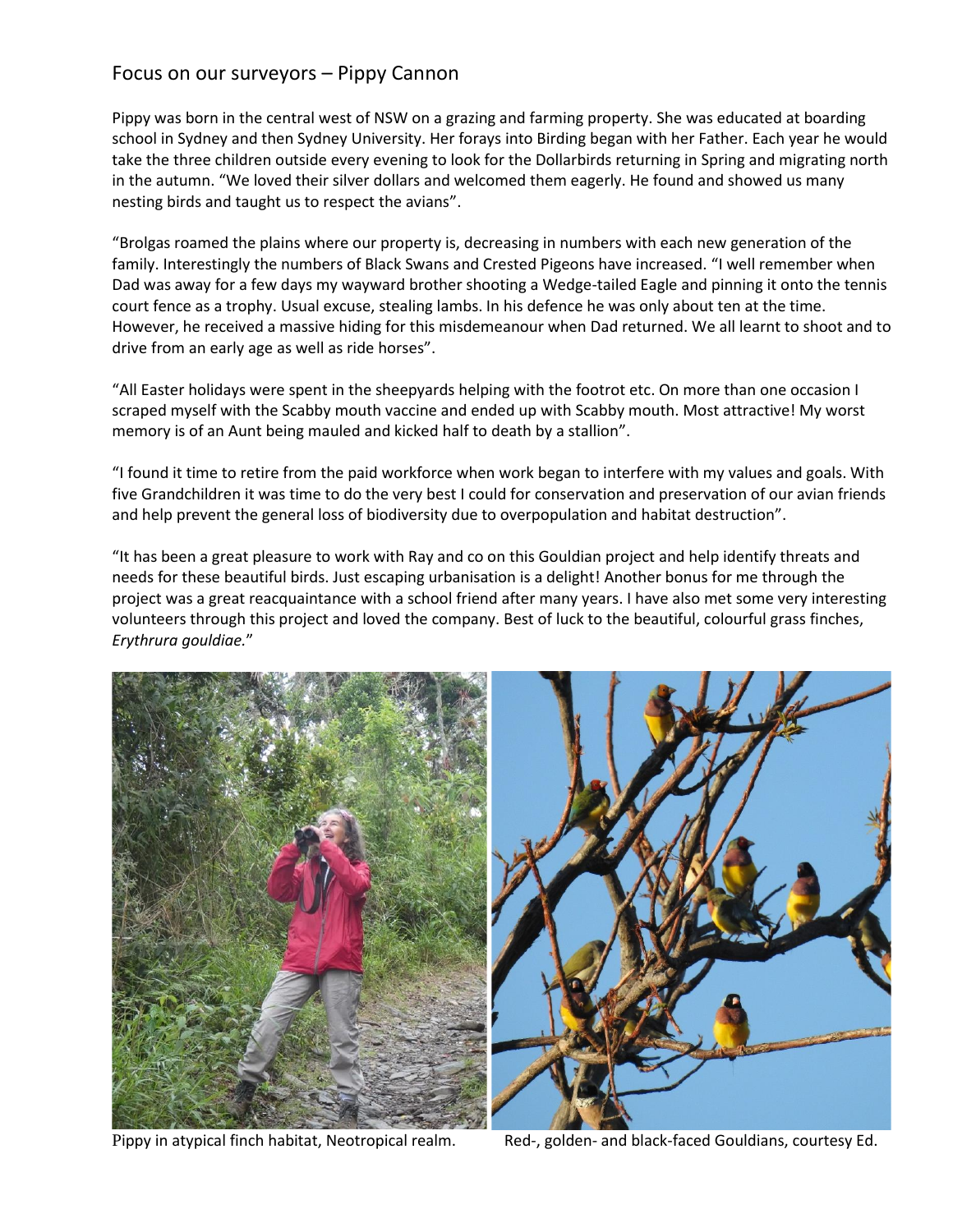## Ed Bell and Sanne Boland

Sanne and I both have a love for nature, and we met whilst working at Jersey Zoo, founded by naturalist Gerald Durrell. We have a background in mammal work professionally, as we were both mammal keepers at the zoo and looked after a wide range of species. We also spent the majority of our spring, summer and autumn nights out doing bat research with a local NGO, the Jersey Bat Group. We moved to FNQ in 2019 and have really got into birdwatching since then, finding it a great way to see and appreciate more of this incredible country. I have done some bird surveys in the past as a field assistant for Durrell Wildlife Conservation Trust in St Lucia, where we were surveying Parrots and dry forest birds. Since then, all we had done was bat work and some mammal trapping so when the opportunity arose to come and help survey for Finches we jumped at the chance. What we lack in experience we hope we make up for in enthusiasm! I've managed to do 3 or 4 trips with the Gouldian team this year, often sadly leaving Sanne at home studying, but we are hoping to both get out again as the wet season approaches. We feel we are just getting to grips with the calls but need a few consistent trips out to really get a handle on the grass ID. It's gratifying to know that the videos are proving so useful.

We've had an amazing time working with Ray and getting to meet the other volunteers and have seen some spectacular country. I would fully recommend participating if you get the chance as this is a project with real data being collected and it's a great way to contribute to conservation in our own back yard.



Ed & Sanne after 3 weeks on the Cape for another project in 2019